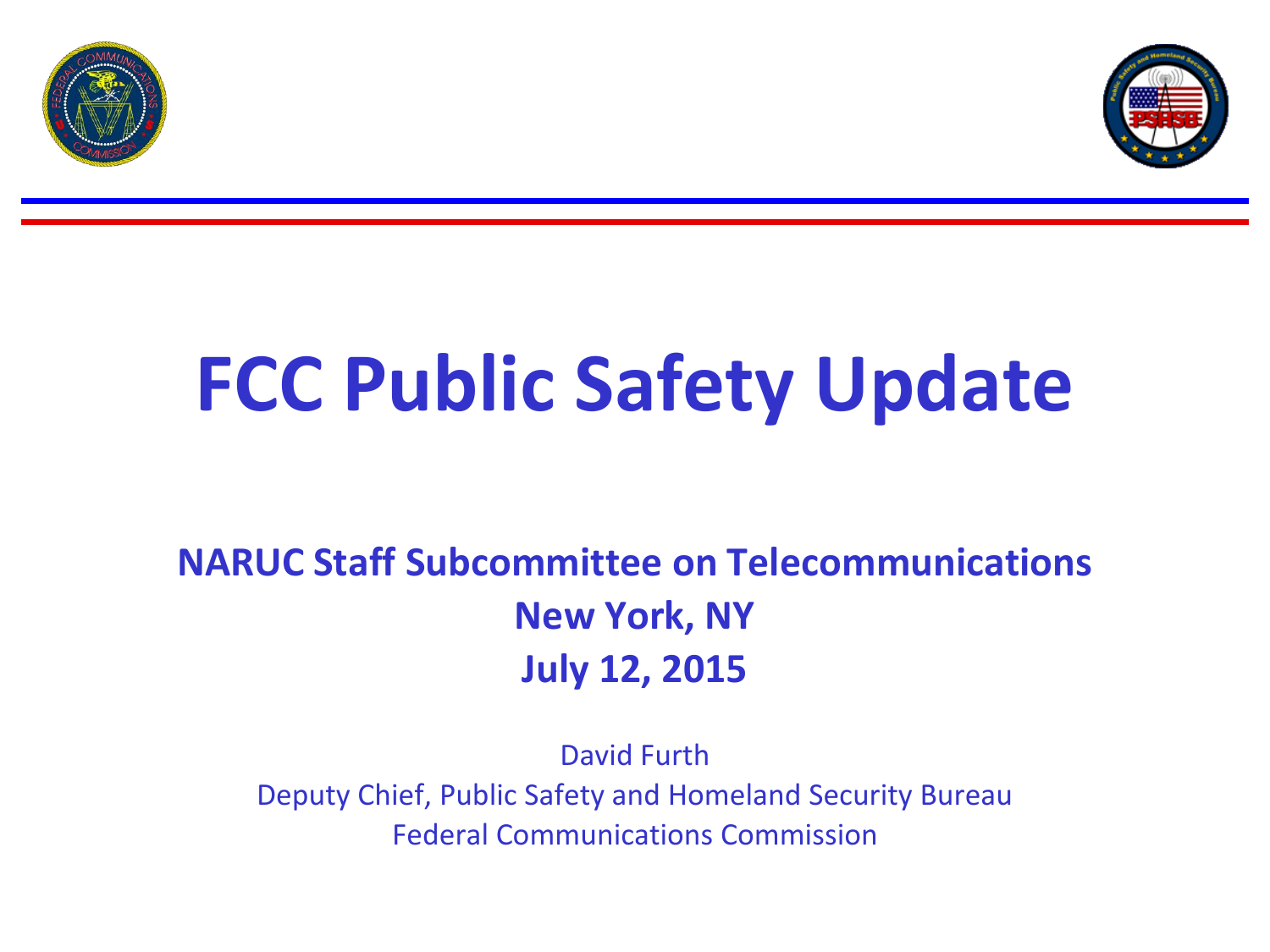





- CMRS and Interconnected Text Providers:
	- **Must be "text capable" (as of December 31, 2014)**
	- Must begin delivering 911 text messages to requesting PSAPs by June 30, 2015 or within 6 months of a valid request
- Over 300 PSAPs already support text-to-911 or are in deployment
- Many additional states/localities are planning deployments
- PSAP experience has been positive and text-to-911 has saved lives

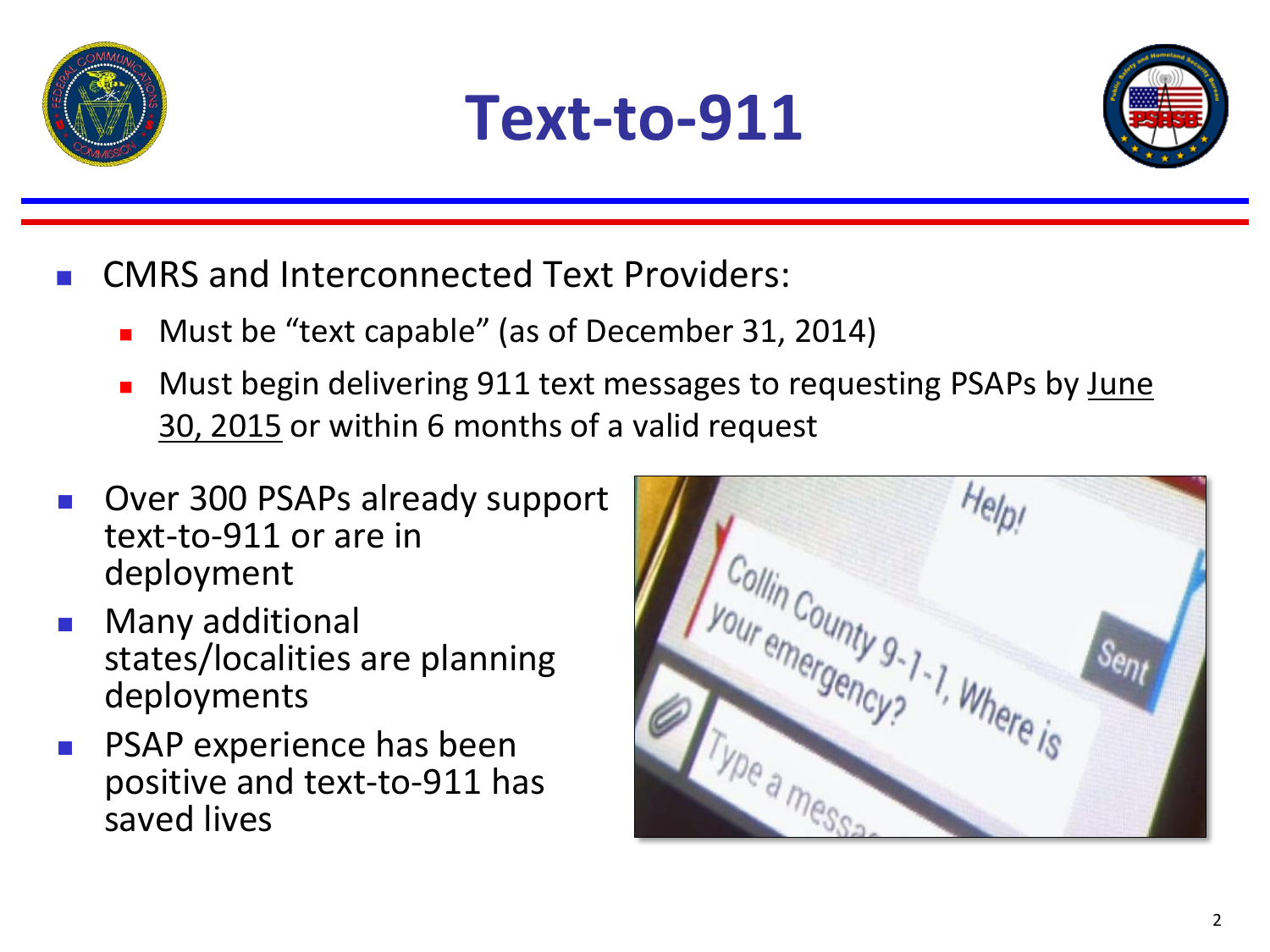

## **Text-to-911 Deployments**



## **Text-to-911 Registry Updates**

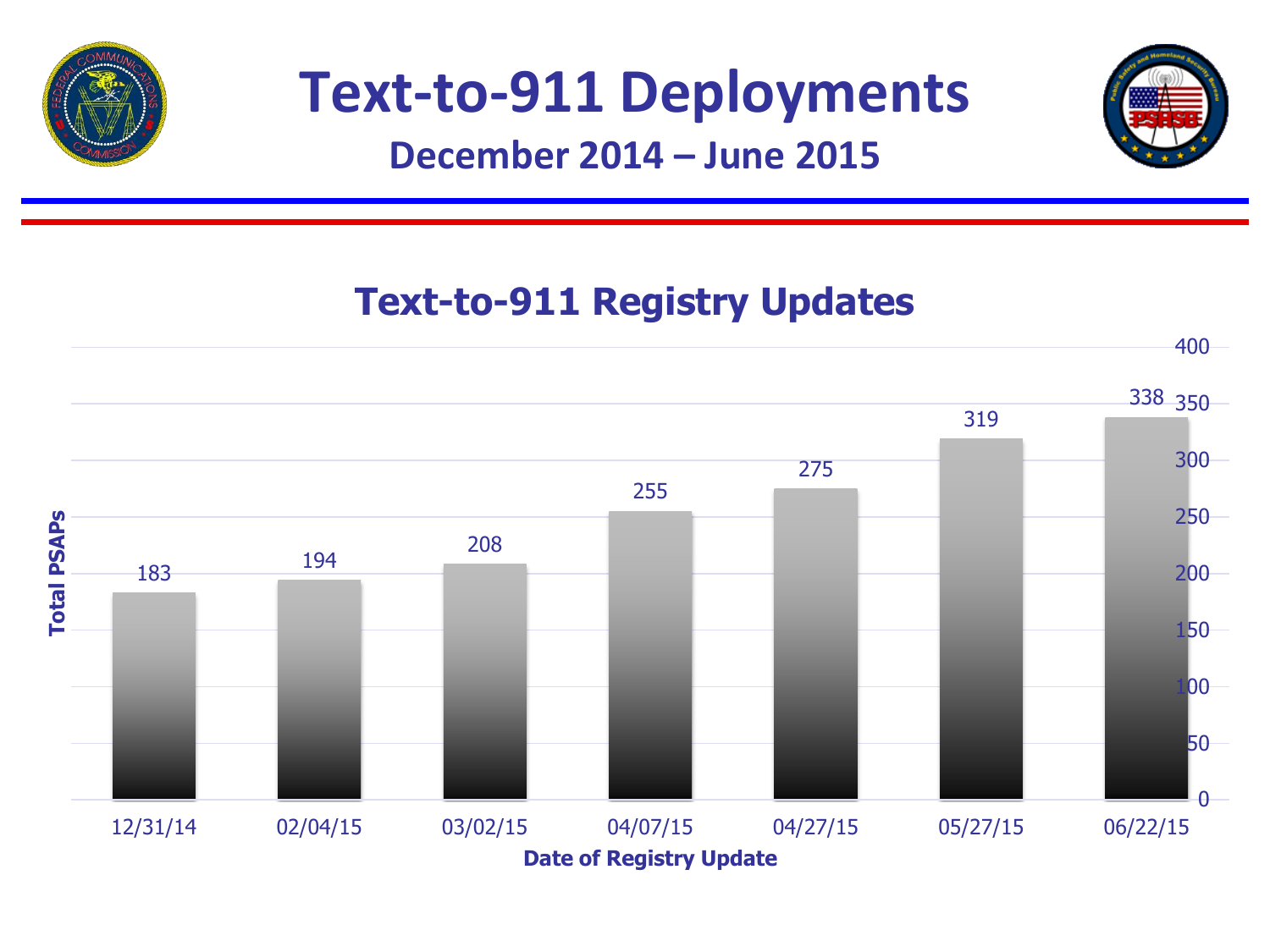



- The Indoor Location Problem:
	- **•** More wireless 911 calls coming from indoor environments
	- Traditional location accuracy technologies optimized for outdoor calling may not accurately identify the building or in-building location of the caller
- **January 2015 Report and Order** 
	- **Draws from the November 2014 APCO-NENA-Carrier Roadmap** Agreement
	- Establishes metrics and timelines for wireless carriers to implement technical solutions that will improve location for indoor wireless calls
	- Technologically neutral approach
	- Location technologies must be validated in an independently administered test bed; performance will be measured using live 911 call data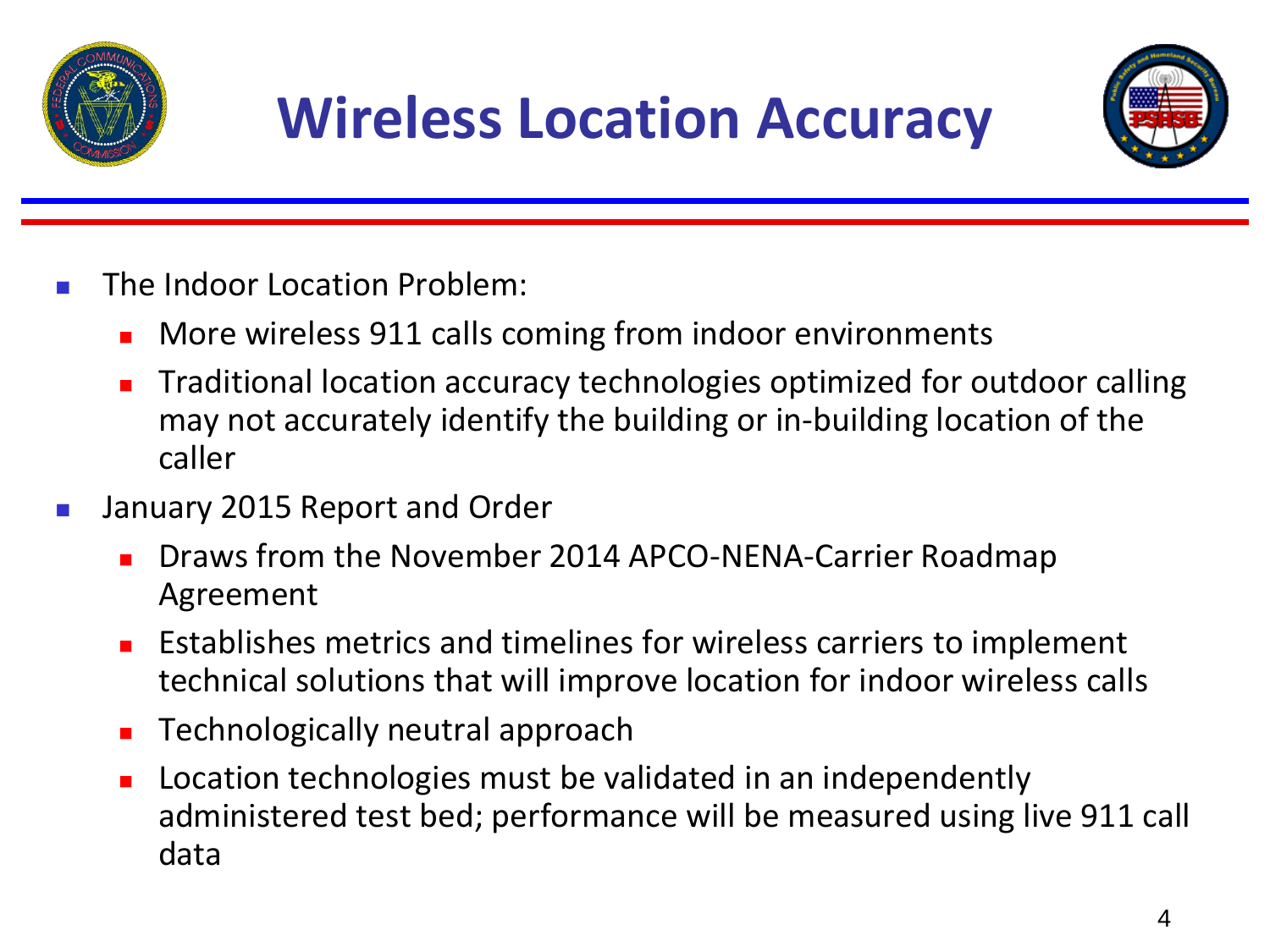



Wireless carriers must provide:

- Dispatchable location: street address of the calling party, plus key additional information (suite, office number, floor), OR
- X/Y coordinates within 50 meters of the caller

FOR:

- 40% of calls within 2 years
- 50% of calls within 3 years
- 70% of calls within 5 years
- 80% of calls within 6 years
- Vertical location (Z-axis) information: uncompensated barometric pressure data from capable devices within 3 years; development and deployment of Z-axis standard solution in 6-8 years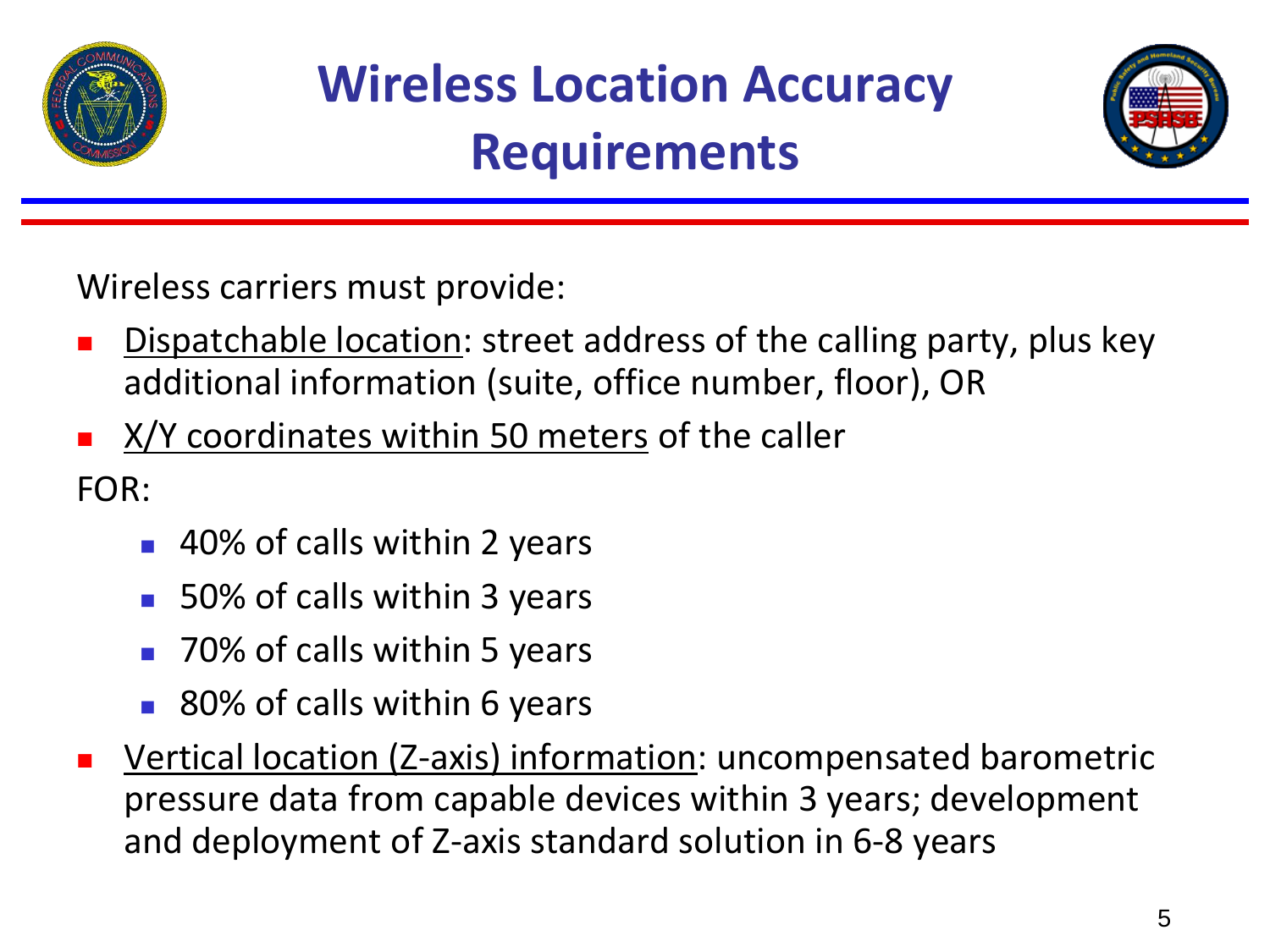



2015 Data Collection sent to State Governors and NASNA representatives – responses requested by July 31 Data collection form includes new elements:

- Basic 911 Data
	- Number of PSAPs and telecommunicators
	- **Number of 911 calls (by platform)**
- **Nore Granular Financial Data** 
	- **911 expenditure categories**
	- **Non-fee funding sources**
	- **Audit authority (over collection and expenditures)**
- **Next Generation Activity** 
	- NG911/ESINet deployment
	- Text-to-911 deployment (existing and planned)
	- **Cybersecurity**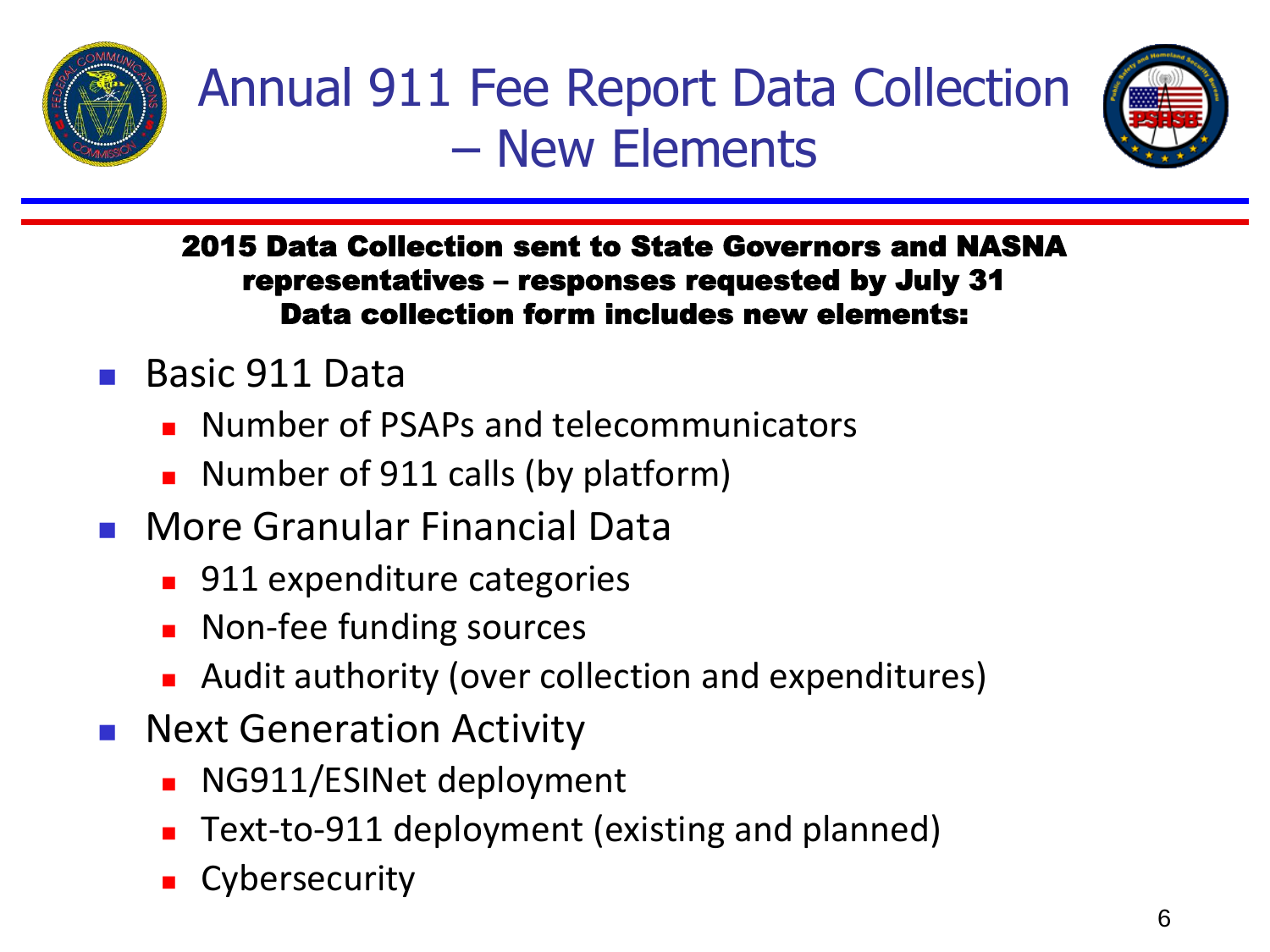

Proposed Network Outage Reporting System (NORS) Reforms



- NPRM released March 30, 2015 (FCC 15-39, PS Docket 15-80)
- **Proposes to clarify that any network malfunction that** significantly degrades 911 is a reportable outage
- **Proposes to require reporting of systemic wireless call** failures that result from radio access network overloading.
- **Proposes granting states access to NORS data relating to** their respective states
	- To receive access to NORS data, states must certify that they will keep the data confidential
- Comments due July 16, replies due July 31